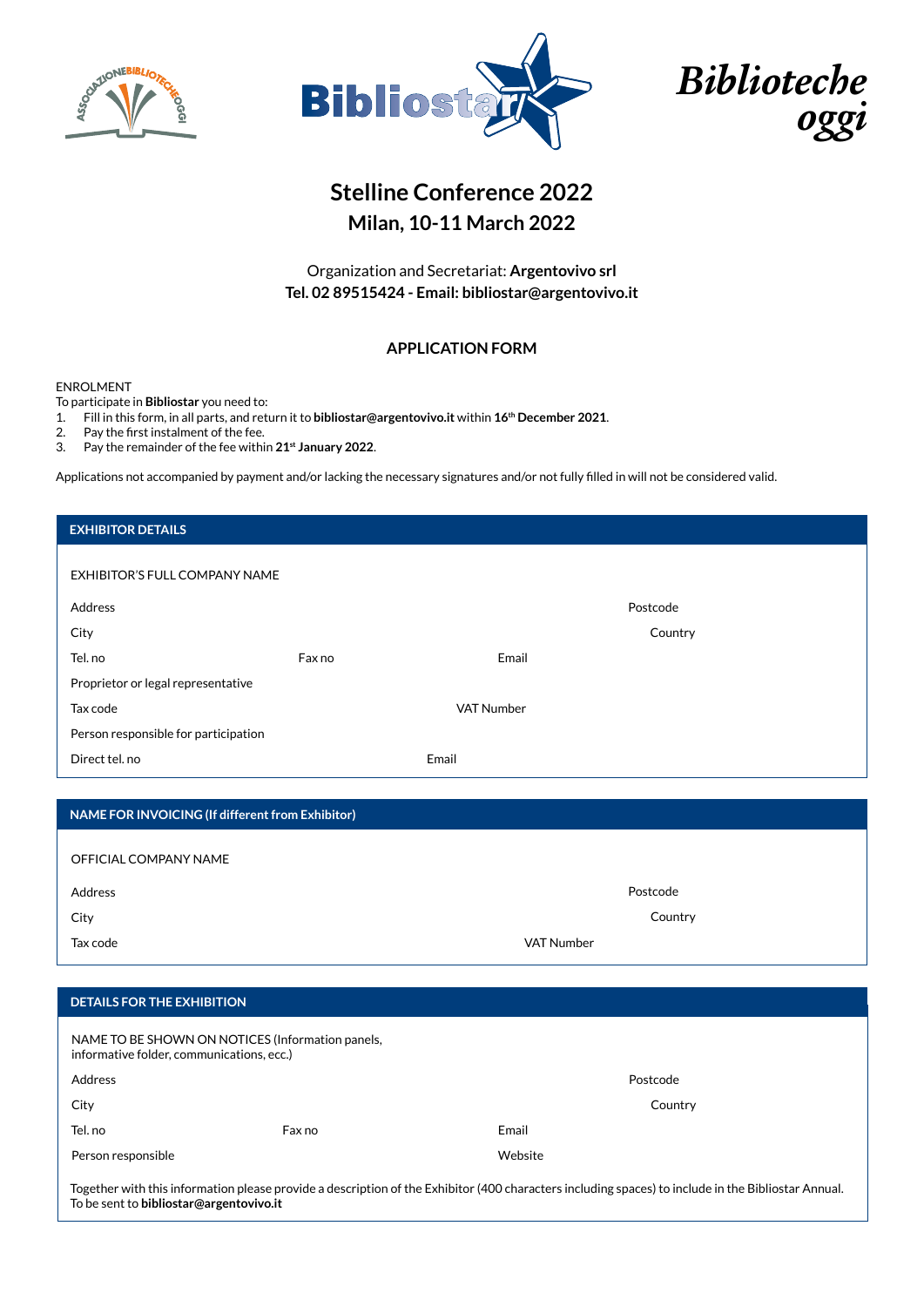| <b>DETAILS FOR GUEST EXHIBITORS</b>                                                           |        |          |         |
|-----------------------------------------------------------------------------------------------|--------|----------|---------|
| NAME TO BE SHOWN ON NOTICES (Information panels,<br>informative folder, communications, ecc.) |        |          |         |
| Address                                                                                       |        | Postcode |         |
| City                                                                                          |        |          | Country |
| Tel. no                                                                                       | Fax no | Email    |         |
| Person responsible                                                                            |        | Website  |         |
|                                                                                               |        |          |         |

Together with this information please provide a description of the Exhibitor (400 characters including spaces) to include in the Bibliostar Annual. To be sent to **bibliostar@argentovivo.it**

## **PARTICIPATION DETAILS**

## **A. TYPE OF EXHIBITION SPACE** Tipology **Combination<sup>\*</sup> Pre-furnished<sup>\*\*</sup> Pre-furnished<sup>\*\*</sup> Non-furnished<sup>\*\*</sup>** 7,5 sq.m (2,5x3)  $\|\cdot\|$   $\in$  3.910,00  $\|\cdot\|$   $\in$  2.300,00  $\|\cdot\|$   $\in$  1.990,00 10 sq.m (2,5x4)  $\|\cdot\|$   $\in$  4.485,00  $\|\cdot\|$   $\in$  3.150,00  $\|\cdot\|$   $\in$  2.700,00 12,5 sq.m (2,5x5)  $\Box$   $\in$  5.030,00  $\Box$   $\in$  3.590,00  $\Box$   $\in$  3.500,00 15 sq.m (2,5x6)  $\|\cdot\|$   $\in$  5.535,00  $\|\cdot\|$   $\in$  4.750,00  $\|\cdot\|$   $\in$  4.100,00 17,5 sq.m (2,5x7)  $\|\cdot\|$   $\in$  6.010,00  $\|\cdot\|$   $\in$  5.460,00  $\|\cdot\|$   $\in$  4.700,00  $20$  sq.m (2,5x8)  $\|\cdot\|$   $\in$  6.630,00  $\|\cdot\|$   $\in$  6.200,00  $\|\cdot\|$   $\in$  5.300,00 22,5 sq.m (2,5x9)  $\|\cdot\|$   $\in$  7.260,00  $\|\cdot\|$   $\in$  6.900,00  $\|\cdot\|$   $\in$  5.900,00  $25$  sq.m (2,5x10)  $\|\cdot\|$   $\in$  7.650,00  $\|\cdot\|$   $\in$  7.700,00  $\|\cdot\|$   $\in$  6.900,00 Desk in collective area  $\|\cdot\|$   $\in$  2.950,00  $\|\cdot\|$   $\in$  1.500,00  $\|\cdot\|$  Not available

Combination refers to the furnished exhibition space, a full colour page in the Bibliostar Annual and a brochure in the congress participant's bag.

\*\* **Pre-furnished exhibition space** refers to an exhibition space furnished with recyclable equipment and electrical connection.

\*\*\* **Non-furnished exhibition space** refers to the only exhibition area with the possibility of connecting to the electricity service column.

#### **B. ENROLMENT FEE**

The **enrolment fee for the exhibition area holders** includes: insertion in the Bibliostar Annual; insertion in the informative folder; insertion of company data and any programmes held in rooms on the Conference website; a copy of the informative folder; exhibitor badge and sign. The **enrolment fee for guests** includes: insertion in the Bibliostar Annual; insertion in the informative folder; insertion of company data on the Conference website; a copy of the informative folder; exhibitor badge and sign.

| Enrolment fee for area holder exhibitors | € 250.00             |                  |
|------------------------------------------|----------------------|------------------|
| Enrolment fee for guest exhibitors       | € 150.00 $\times$ N° | guest exhibitors |
| Total enrolment fee                      |                      |                  |

#### **C. ADVERTISING**

The Bibliostar Annual, with more than 3.000 copies printed, includes the details of exhibitors participating at the event (company data and profile, contact details, useful information and the services and library equipment furnishing companies list, in order to create a catalogue valid for the whole year). It is distributed among exhibitors, journalists and professional visitors taking part in the Conference.

| <b>DESCRIPTION</b>       | <b>FORMAT</b> | UNIT COST  |
|--------------------------|---------------|------------|
| Inside cover             | 14,8x21 cm    | € 1.200,00 |
| Inside back cover        | 14,8x21 cm    | €990,00    |
| Back cover               | 14,8x21 cm    | € 1.500,00 |
| Full cover page          | 14,8x21 cm    | € 900,00   |
| One depliant*            |               | € 1.185,00 |
| One catalogue*           |               | € 1.650,00 |
| <b>Total advertising</b> | €             |            |

Material to be supplied by client and placed in the congress participant's bag.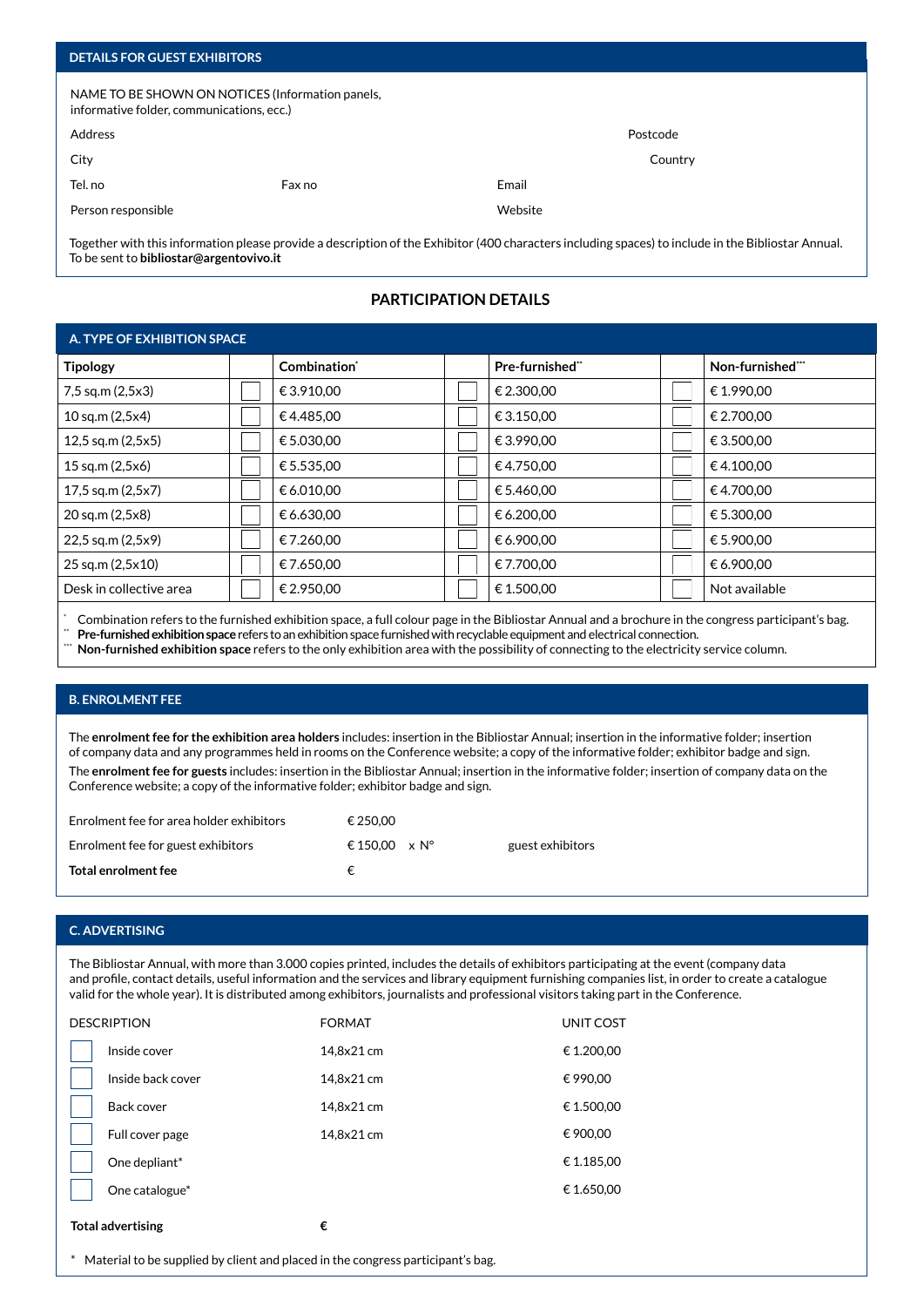### **D. ROOM RESERVATION**

The presentation rooms, located on the first floor of Palazzo delle Stelline, are available to exhibiting companies for the whole day. In the rooms it is possible to independently manage a work programme that will be published in the informative folder and on the Conference website. The available rooms can hold 16 and 25 participants and are equipped with table, chairs, screen and internet connection.

| 16-seat room             | € 700,00 per day                 | $\times N^{\circ}$ | davs |
|--------------------------|----------------------------------|--------------------|------|
| 25-seat room*            | $\in$ 800.00 per day $\times$ N° |                    | davs |
| Total presentation space | €                                |                    |      |

\* The rooms will be assigned in chronological order, according to request, as long as they remain available.

| <b>E. SPONSORSHIP</b>                            |                 |                          |
|--------------------------------------------------|-----------------|--------------------------|
| Sponsorship                                      |                 | To be supplied by client |
| Congress participant's bag                       | €4.200,00       | € 1.200,00               |
| Notebook with pen                                | € 1.790,00      |                          |
| Clipboard                                        | € 2.340,00      |                          |
| Badge holder lanyard                             | € 3.990,00      | € 1.000,00               |
| Other sponsorships*                              | From € 3.000,00 |                          |
| Ad hoc communication activities can be arranged. |                 |                          |

| <b>SUMMARY OF PARTICIPATION ORDER</b> |   |                |
|---------------------------------------|---|----------------|
| A. EXHIBITION SPACE                   | € |                |
| <b>B. ENROLMENT FEE</b>               | € |                |
| C. ADVERTISING                        | € |                |
| D. ROOM RESERVATION                   | € |                |
| E. SPONSORSHIP                        | € |                |
| <b>TOTAL</b>                          | € |                |
| <b>STAMP DUTY</b>                     | € | $\overline{2}$ |
| <b>SUM TO PAY</b>                     | € |                |

#### **DEPOSIT**

The Company promises to pay, at the same time as this application, **50% of the SUM TO PAY.**

DEPOSIT 50% €

## **BALANCE**

The company also promises to pay, within the time limit fixed by art. 7 of the General Rules of the exhibition, **the balance of the SUM TO PAY in any case by 21st January 2022**.

BALANCE 50% €